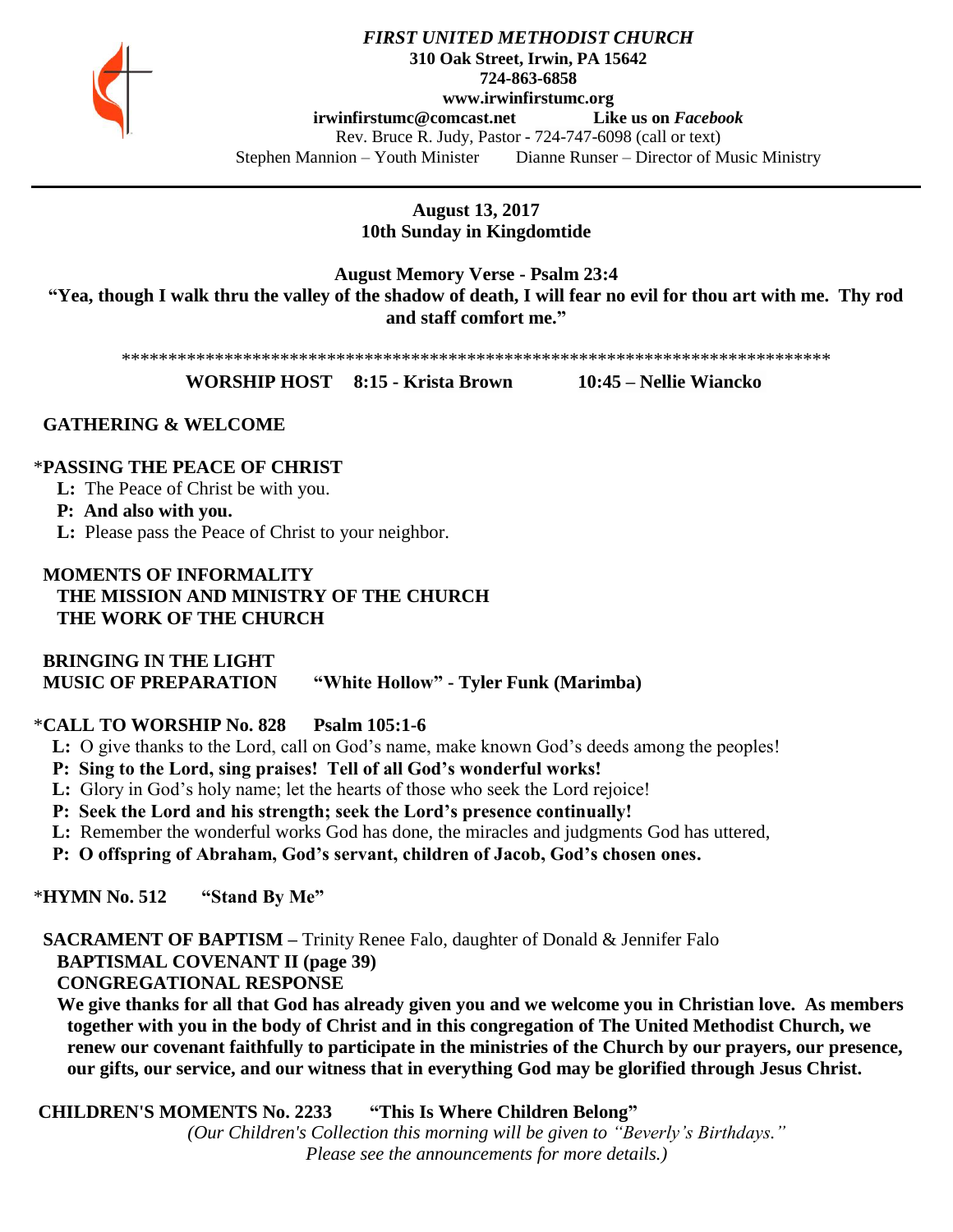**SPECIAL MUSIC "Come Thou Fount of Every Blessing" - Tyler Funk (Vibes)**

### **WORD OF GOD Romans 10:9-15**

 **PRESENTATION OF GOD'S TITHES AND OUR OFFERINGS OFFERTORY "Prayer"** \***DOXOLOGY No. 95 Praise God, from whom all blessings flow; praise Him, all creatures here below:**

 **praise Him above ye heavenly host; praise Father, Son, and Holy Ghost. Amen** \***PRAYER OF DEDICATION AND THANKS**

\***HYMN No. 2160 "Into My Heart"**

#### **JOYS AND CONCERNS**

 **For our joys we say: "Praise the Lord." For our concerns we say: "Lord, hear our prayers."**

## **PASTORAL PRAYER & THE LORD'S PRAYER**

 **Our Father who art in heaven, hallowed be thy name, thy kingdom come, thy will be done on earth as it is in heaven. Give us this day our daily bread; and forgive us our trespasses as we forgive those who trespass against us. And lead us not into temptation, but deliver us from evil, for thine is the kingdom, and the power and the glory forever. AMEN.**

\***SERMON SCRIPTURE Matthew 14:22-33 SERMON "Get Out of the Boat"**

\***HYMN No. 593 "Here I Am, Lord"**

#### \***BENEDICTION**

\***MUSIC OF PARTING "Leaning on the Everlasting Arms"**

\***Please stand if you are able** *The service is under the control of the Holy Spirit. The altar rail is always open.*

\*\*\*\*\*\*\*\*\*\*\*\*\*\*\*\*\*\*\*\*\*\*\*\*\*\*\*\*\*\*\*\*\*\*\*\*\*\*\*\*\*\*\*\*\*\*\*\*\*\*\*\*\*\*\*\*\*\*\*\*\*\*\*\*\*\*\*\*\*\*\*\*\*\*\*\*

## **ATTENDANCE LAST WEEK Saturday: 20 Sunday: 8:15 - 57 10:45 – 61**

#### **SERVING YOU TODAY**

**USHERS TEAMS:** 8:15 – Terri Yurcisin 10:45 – Joel Frye/Bill Hawley<br>**SOUND TEAM:** 8:15 – Jason Kirsch, Fritz Runser 10:45 – Penny Brant & Josh Burger

**SOUND TEAM:** 8:15 – Jason Kirsch, Fritz Runser

**NURSERY:** Our Nursery (birth through age 5) is open during the 10:45 worship service. In the event that there is no attendent in the nursery, parents are still welcome to use the nursery however they must stay with their children.

**ALTAR FLOWERS:** The flowers on the Altar today are presented in honor of our grandson Jaxon's 3<sup>rd</sup> birthday from Toni and Chuck Fetter.

\*\*\*\*\*\*\*\*\*\*\*\*\*\*\*\*\*\*\*\*\*\*\*\*\*\*\*\*\*\*\*\*\*\*\*\*\*\*\*\*\*\*\*\*\*\*\*\*\*\*\*\*\*\*\*\*\*\*\*\*\*\*\*\*\*\*\*\*\*\*\*\*\*\*\*\*

**PRAYER QUILT**: The *Stitch in Faith Ministry* team are currently taking requests for Prayer Quilts. Please take a peach colored "Prayer Quilt Request" form from the information stand in the Narthex, fill it out, and place it in the slot in the church office door. If you need more information, please contact Mary Reed or Cindi Painter.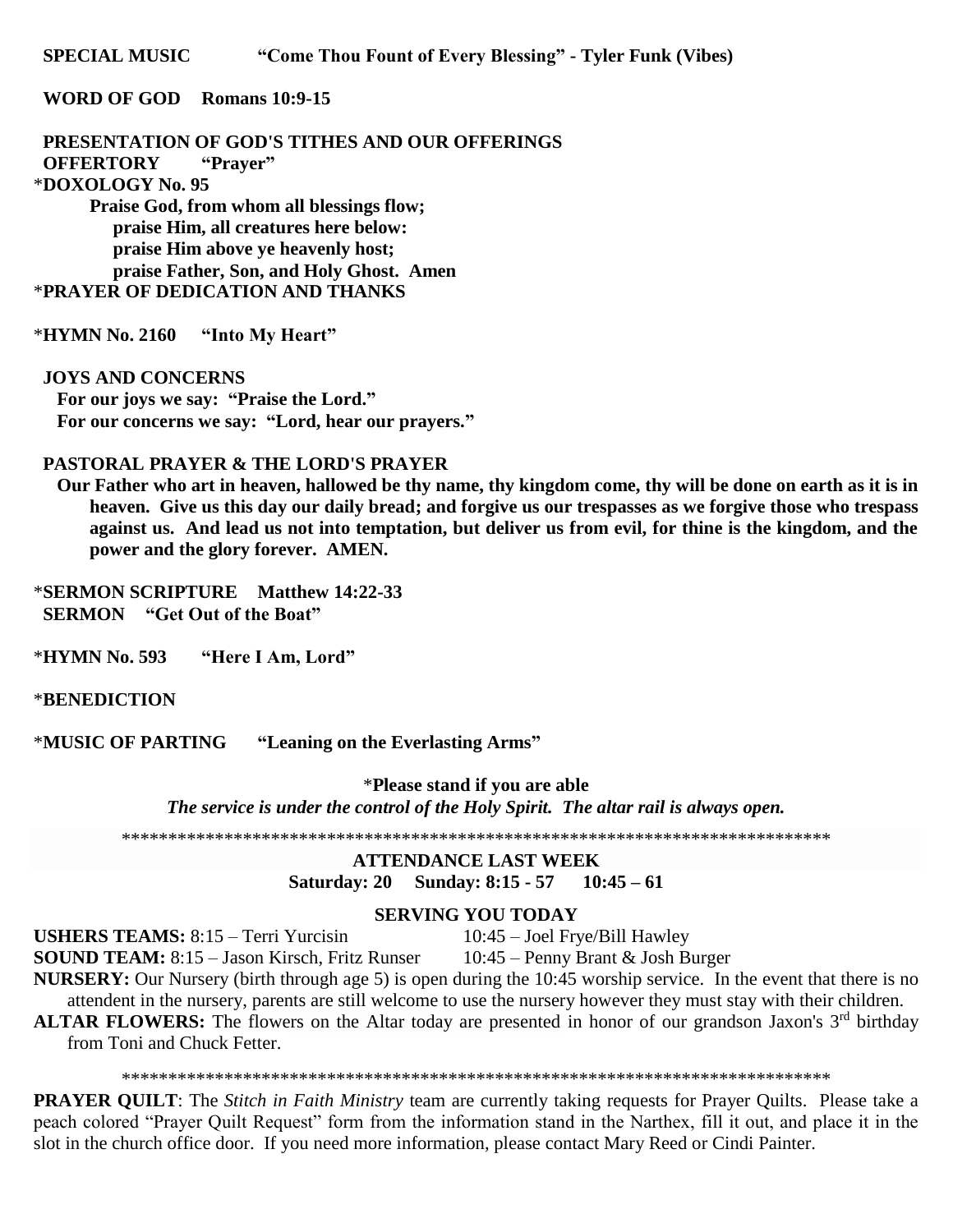# BLESSING OF THE BACK PACKS

Attention all students! Bring your school back pack next Sunday. Pastor Bruce will bless the back packs and ask God's quidance for a great school year.

**CAMP NEWS...** Today is the last day to order hoagies for our final hoagie sale for the year. The hoagies will be delivered next Sunday, August 20th. Order forms are on the table in the narthex. Thank you for supporting our campers through prayers and fundraising. What a fun year it was! We had 27 campers registered...an increase from last year!!!

## 

## THIS WEEK AT OUR CHURCH 8:00 AM - 1:00 PM on Monday thru Thursday; 8:00 AM - Noon on Friday Pastor Bruce – 10:00 AM – 1:00 PM Tuesday, Wednesday & Thursday 724-747-6098 (call or text) or email at preacherptl@gmail.com

Please feel free to contact Pastor Bruce if you are in need of a pastoral visit.

**Today, Sunday, August 13 Baptism** 8:00 Prayer 8:15 Worship Service 9:30 Adult Sunday School 10:45 Worship Service

**Monday, August 14** 5:00 Church Picnic at **Oak Hollow Park** (See announcement)

**Tuesday, August 15** 6:15 TOPS  $7:30\,NA$ 

**Wednesday, August 16** 11:00 Staff Meeting (Office closed until 1:00) 6:00 Depression & Anxiety Support

**Thursday, August 17 Irwin Music in the Streets** 6:30 NA

**Friday, August 18** Gym in use

**Saturday, August 19** Gym in use 6:00 Contemporary Worship Service

**Next Sunday, August 20 Blessing of the Back Packs** 8:00 Prayer 8:15 Worship Service 9:30 Adult Sunday School Summer Sunday School (See announcement) 10:45 Worship Service



**Tomorrow is the BIG DAY! CHURCH PICNIC!** Tomorrow at Oak Hollow Park, Pine Pavilion. Anyone able to help set-up should come by 4:00 PM. The picnic starts at 5:00 PM, with dinner at 6:00 PM. Even if you have not signed up, please come for food and fellowship. Members, attenders and visitors are ALL welcome. The more the merrier!

**NEWSLETTER ARTICLES:** All articles for the September Newsletter are due in the office by Tuesday, August 22<sup>nd</sup>. Please email your articles to fumc.jeanne.secrep@comcast.net or leave a hardcopy of your article in the church office. Articles not received by August 22<sup>nd</sup> will be printed in the October/November Newsletter.

COMING SOON...RADA Cutlery Sale! Our church will once again be selling the RADA Cutlery in the Fall. The brochures are not in yet, but will be placed on a table in the narthex along with the order forms. Get your Christmas shopping done early! Proceeds from this sale will go to our General Church Fund.



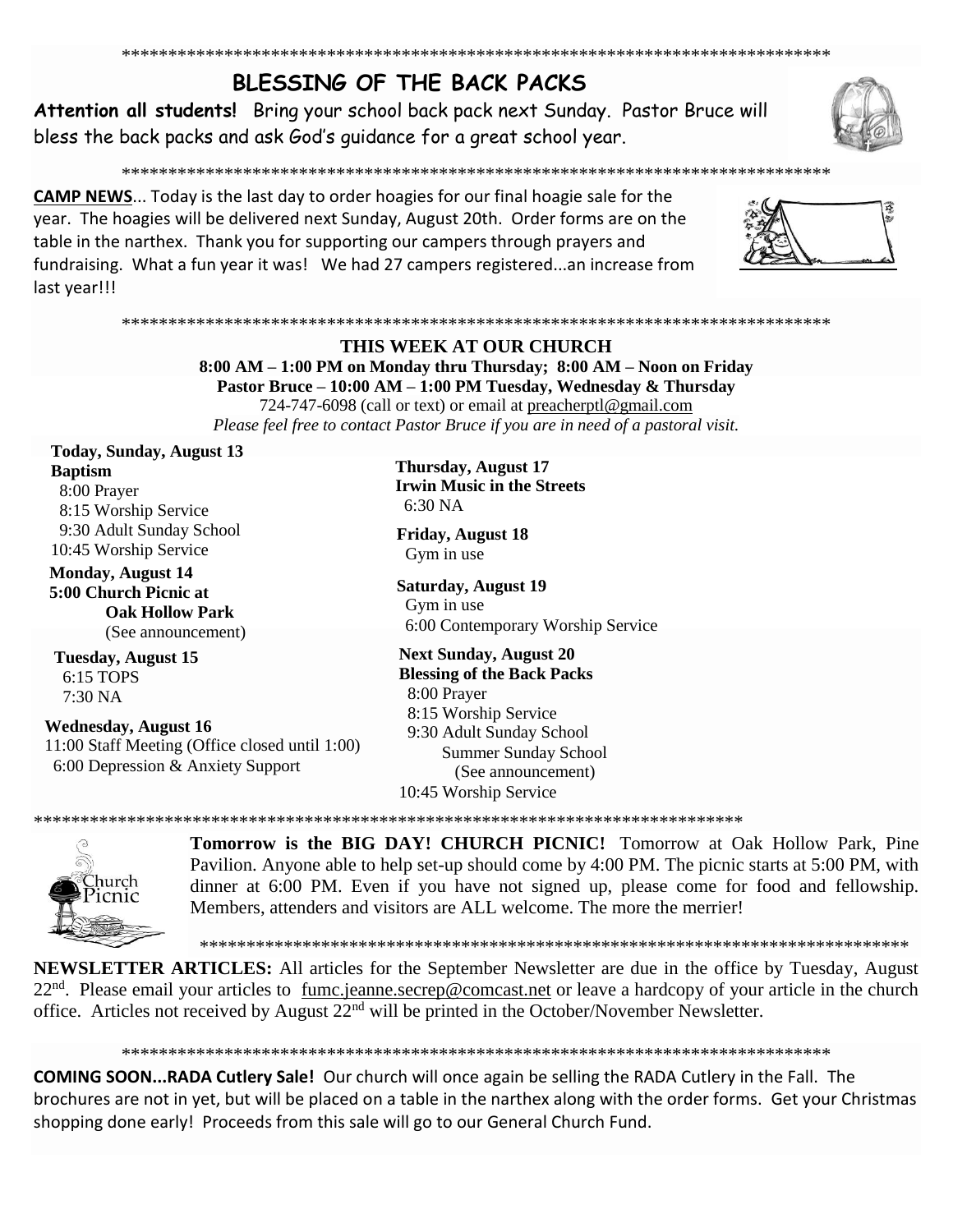# **ANNOUNCEMENTS - 8/13/2017**

- **CHILDREN'S COLLECTION:** Our Children's Collection for this week will be sent to *Beverly's Birthdays*. This is a Pittsburgh based nonprofit organization which provides birthday cheer for children experiencing homelessness and for families in-need. Below is the story of how Beverly's Birthdays began:
- In March of 2011, Beverly's Birthdays founder, Megs Yunn, met a young girl, Beverly, who shared with Ms. Megs that she had never had her own birthday party or even her own slice of birthday cake. Inspired by Beverly's story, Megs decided to start an organization that provides birthday celebrations for homeless children in the Pittsburgh Region.
- In June of 2011, Megs submitted her idea to the "BE BIG in Your Community Contest," a signature component of the ongoing Clifford The Big Red Dog® BE BIG!<sup>TM</sup> campaign sponsored by American Family Insurance and was selected as a first place winner out of over 1,000 entries in the nation. Beverly's Birthdays received a starter grant to help make Megs dream a reality. Beverly's Birthdays became an official nonprofit in February 2012 and received our 501c3 status in August 2012.
- Beverly's Birthdays currently partners with agencies across the Pittsburgh region to ensure that no child is forgotten on his/her special day. Since our inception we have distributed birthday presents to over 1000 children....this is A TON OF BIRTHDAY CHEER!

You can find more information on Beverly's Birthdays at http://www.beverlysbirthdays.org/

Lutheran Braille Workers:  $7/30 - $88.40$   $8/3 - $199.51$ 



## **ATTENTION:** PARENTS AND CHILDREN FROM TODDLER TO HIGH SCHOOL



Summer Sunday School class will be on Sunday, August 20<sup>th</sup> at 9:30 AM. The class will have a short lesson by Pastor Bruce, a snack, face painting and making animal balloons.



PLEASE PLAN TO ATTEND and make our Summer Sunday School a success!

Anyone interested in helping should contact Ethel Rosenburg (724-864-3833) or Pastor Bruce (724-747-6098.)





Teen Center begins September 13th! Stay tuned for more details. We are in need of: 1) a pool table

- 2) money to help purchase gaming equipment and TV's
- 3) volunteers to help chaperone and/or help in homework room. A minimum once a month
- commitment is all that is necessary. Volunteers will likely be the most difficult aspect of this, so PLEASE help!

Contact Pastor Stephen if you are interested. pastormannion@gmail.com, 412-610-3289

## **COMING IN SEPTEMBER ... CONGREGATIONAL LUNCHEON**



On Sunday, September 17, 2017 our congregation is invited to attend a covered dish luncheon after the 10:45 service in the gymnasium/fellowship hall. See the September Newsletter and the up-coming weekly bulletins for more information.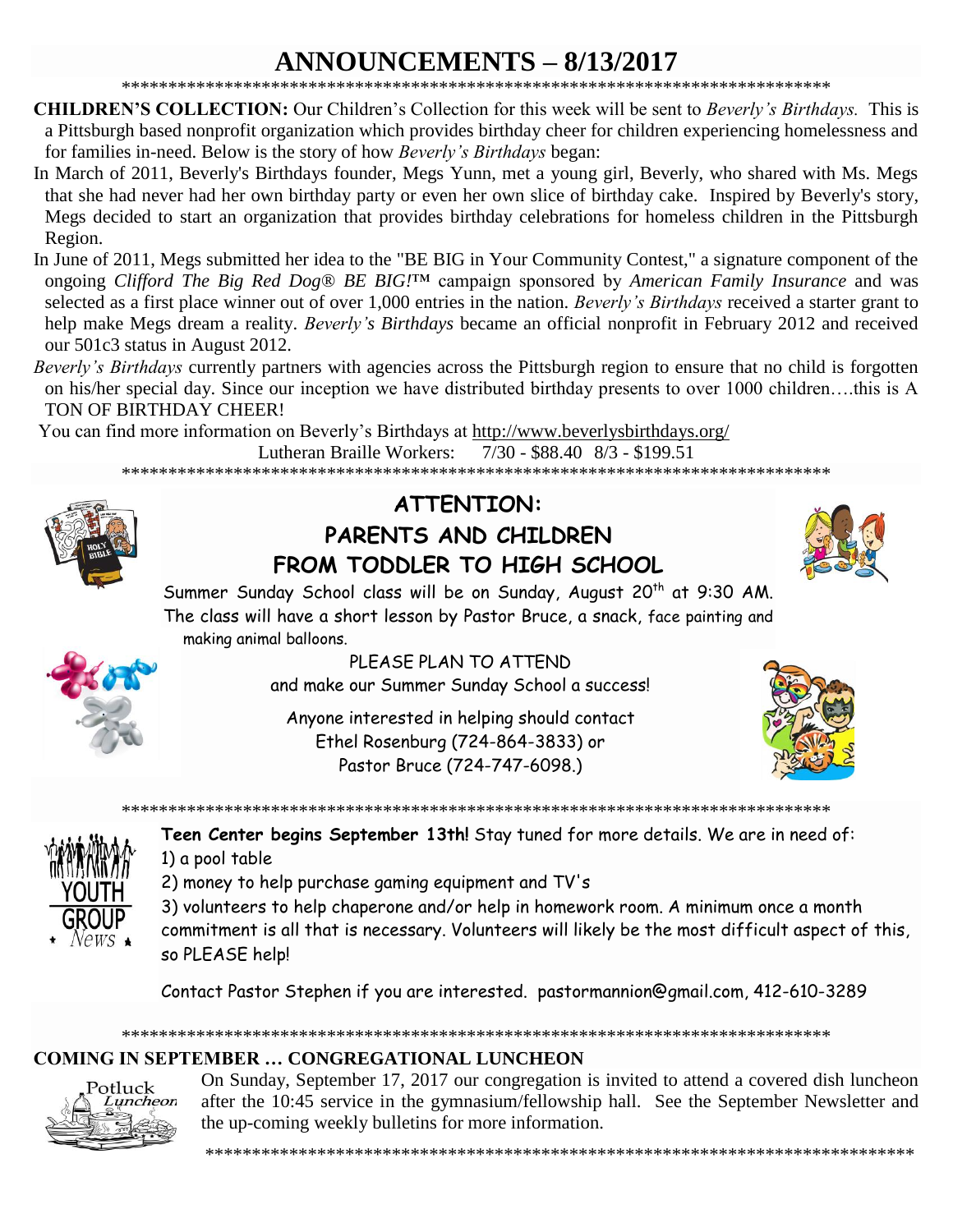## **ANNUAL CONNECTIONAL APPORTIONMENTS**

Take note of the annual Connectional Apportionment thermometer in the narthex. Here we will be able to monitor our progress. Let us pull together and help us to reach our goal of \$38,892 for our 2017 commitment.



\*\*\*\*\*\*\*\*\*\*\*\*\*\*\*\*\*\*\*\*\*\*\*\*\*\*\*\*\*\*\*\*\*\*\*\*\*\*\*\*\*\*\*\*\*\*\*\*\*\*\*\*\*\*\*\*\*\*\*\*\*\*\*\*\*\*\*\*\*\*\*\*\*\*\*\*

# **ADDICTION ADDRESSED A COMMUNITY EDUCATION**

SPONSORED BY: First United Methodist Church of Irwin 310 Oak Street, Irwin, PA 15642

# **Saturday, September 9, 2017 1:00pm-3:00pm**

Learn how addiction is impacting our community and what is being done to address this epidemic!

## **FREE LUNCH EVERYONE IS WELCOME!**

\*\*\*\*\*\*\*\*\*\*\*\*\*\*\*\*\*\*\*\*\*\*\*\*\*\*\*\*\*\*\*\*\*\*\*\*\*\*\*\*\*\*\*\*\*\*\*\*\*\*\*\*\*\*\*\*\*\*\*\*\*\*\*\*\*\*\*\*\*\*\*\*\*\*\*\*



## **VOLUNTEERS NEEDED!**

*In order for our worship services to run as smoothly as possible, we need volunteers to help. Currently, we are in need of:*

**ACOLYTES –** young people to bring in the light and take the light out to the world. Third grade students to adult. Contact Pastor Bruce (724-747-6098) to help or for more information.

**WORSHIP HOSTS –** People who are able to lead at the beginning of the service, reading from the bulletin, reading the scripture and reading the announcements. The goal is to make the congregation comfortable in our services and welcome in our church. Usually the worship host serves for one month for the convenience of scheduling, but this can vary

according to your schedule. High school students to adult. Contact Tracy Hawley (724-863-8915) to volunteer or for more information.

**USHERS –** These people welcome the congregation, pass out bulletins, take up the offering, collect prayer cards and take them to the pastor, and assist with communion. This is a job for all ages. Contact Tom Lehner (724-864-0823) to volunteer or for more information.

**GREETERS –** These friendly people stand at the door greeting all who attend our services. They welcome and provide directions to visitors. This is a job for all ages. Contact Burnetta Green (724-863-0255) to volunteer or for more information.

**COMMUNION STEWARDS –** These people prepare communion and clean-up after the service. It is an important "behind the scenes" service to our congregation. Contact Ed Caswell (724-863-7160) to volunteer or for more information.

**ALTAR GUILD** – These people change the altar cloths and go through the pews periodically to make sure that pencils are sharpened, pew pads are filled and books are straightened. This is also an important "behind the scenes" service to our congregation and is done at your convenience during the week. Contact Peggy Kooser (724-961-5239) to volunteer or for more information.